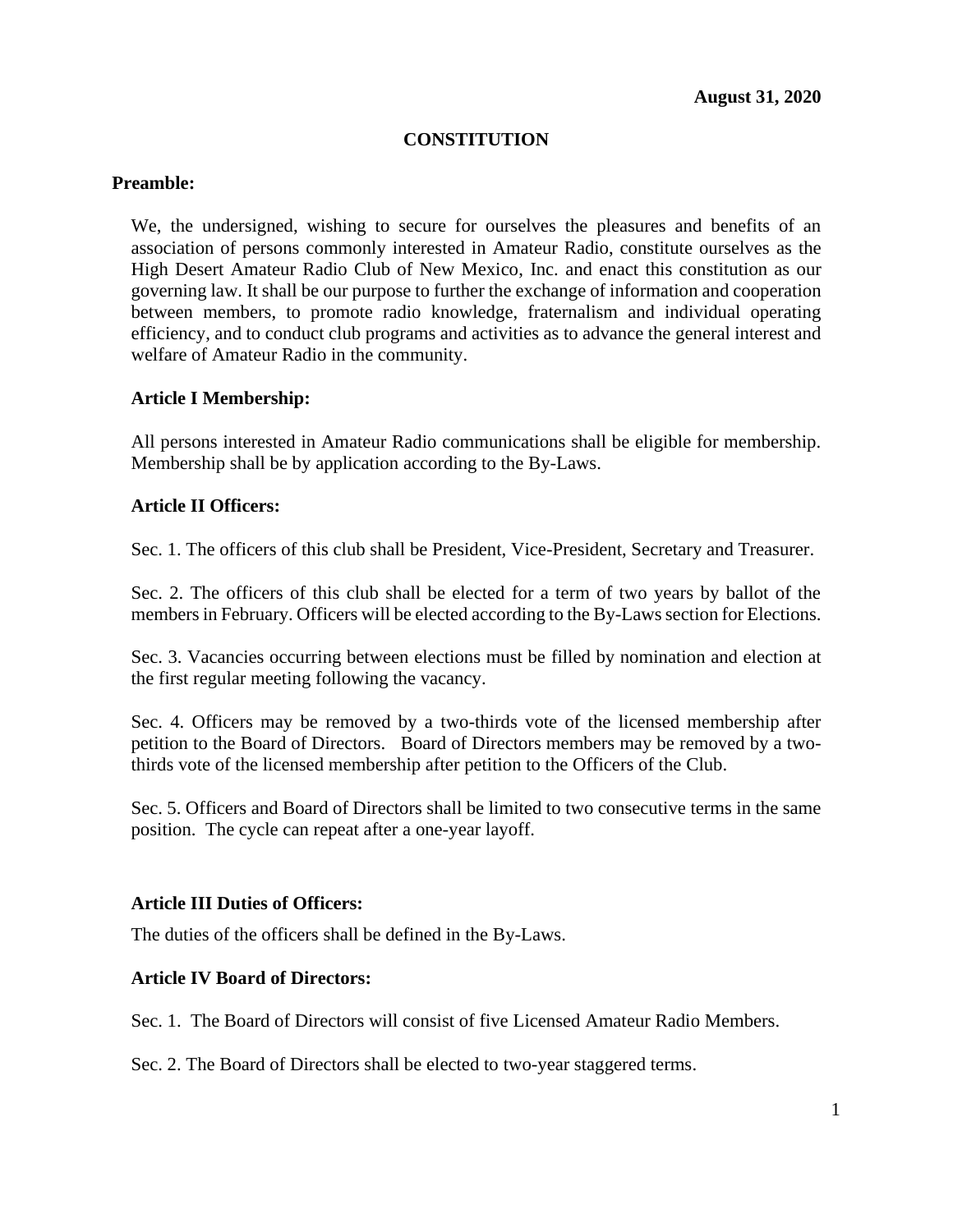### **Article V Duties of the Board**:

The duties of the Board of Directors shall be defined in the By-Laws.

# **Article VI Meetings:**

The By-Laws shall provide for regular and special meetings. All meetings will be open. Robert's Rules shall govern regular and special meetings.

# **Article VII Dues:**

The Treasurer shall prepare a budget by the end of November of each year to present to the Board of Directors. The Board of Directors and the elected officers will review the budget in December and determine the dues for the next year.

# **Article VIII Membership Assistance:**

The club will provide technical advice to members concerning equipment design and operation to assist in frequency observance, clean signals, uniform practice, and absence of spurious radiation from club member-stations. The club may also maintain a program to foster and guide public relations.

# **Article IX Amendments:**

This Constitution shall be amended according to the procedures specified in the By-Laws.

# **Article** X **Audits:**

The audit shall be performed as defined by the By-Laws.

# **Article XI Conflicts of Interest:**

 Any member of the board who has a financial, personal, or official interest in, or conflict (or appearance of a conflict) with any matter pending before the Board, of such nature that it prevents or may prevent that member from acting on the matter in an impartial manner, will offer to the Board to voluntarily excuse him/herself and will vacate his seat and refrain from discussion and voting on said item.

# **Article XII Club Call Sign:**

The club's assigned call sign is NM5HD.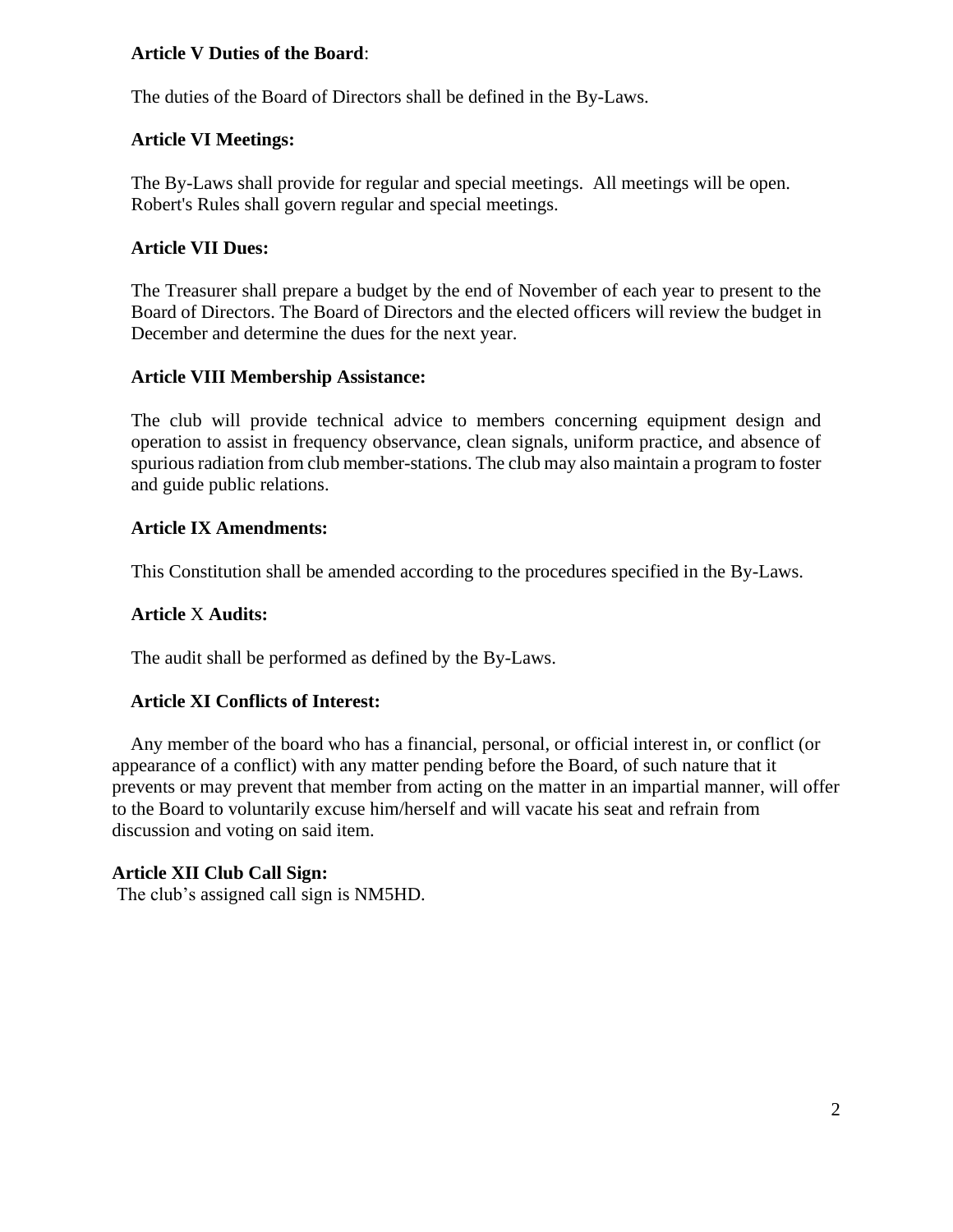#### **BY-LAWS**

- 1. The name of this club shall be the High Desert Amateur Radio Club of New Mexico, Inc.
- 2. Membership. Amateur Licensed membership is open to licensed amateurs. Amateur Licensed membership includes all club privileges, including the right to hold a club office and to vote on club business. Voting members shall have their dues current in order to vote. Family Licensed Members are additional Licensed Members of the same family and have all the voting rights and privileges of any Licensed Member. Associate membership is open to those actively pursuing an amateur license. Family Auxiliary membership is open to family members of an amateur or silent key member. Associate membership includes all club privileges, except for the right to hold office and vote. Unlicensed Family Auxiliary membership includes all club privileges, except for the right to hold office and vote. Family Auxiliary membership is unlimited in time. Honorary memberships – Any member can nominate someone as an Honorary member. The President, with consultation with the officers and BOD, can approve a lifetime, free, membership with all rights and privileges.
- 3. Officers' Duties.
	- a. President's functions are:
		- i. Appoint and delegate tasks.
		- ii. Ensure that tasks are done.
		- iii. Attend meetings and club activities as required. Represent HDARC in other amateur radio activities as required.
		- iv. Motivate and establish a climate of enthusiasm, openness, and concern for members.
		- v. Preside at club meetings. Ensure that the meeting is well planned and organized, ends on time, and that each member has fun and fellowship. Responsible for setting agenda and making certain the Vice President is prepared to preside in your absence.
		- vi. Problem solving make it apparent that you are concerned and accessible. Seek input and explore alternatives before making important decisions.
		- vii. Make certain members are active and involved. Be observant of those you think can do well with certain posts for the coming year.
		- viii. Appoint members to head special activities and establish committees as needed for club functions and activities. A Property Coordinator shall be appointed by the President without term limits and serves at the pleasure of the President. The Property Coordinator shall manage and record the club's inventory, produce a report of the inventory at least quarterly for presentation to the Officers and BOD and perform other activities as directed by the Officers or BOD.
	- b. Vice-President's functions are: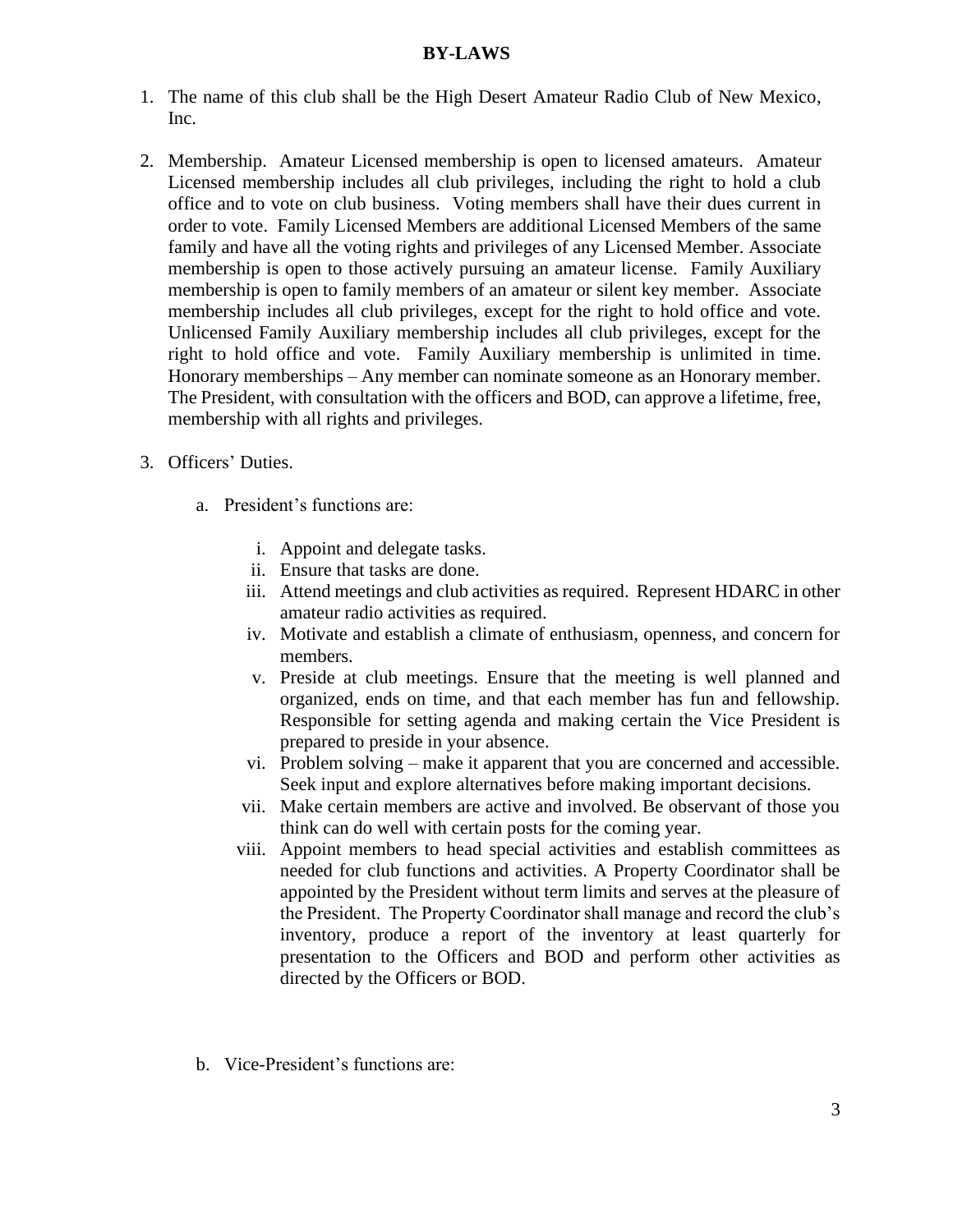- i. Preside over meetings in the absence of the president.
- ii. Attend meetings and club activities as required. Represent HDARC in other amateur radio activities as needed.
- iii. Motivate and establish a climate of enthusiasm, openness, and concern for members.
- iv. Ensure that attendance is taken at meetings.
- v. Assist the President in every way. Assist with problem solving.
- vi. Assist members to be active and involved.
- vii. Watch over committees and assist the committee chairs when needed.
- c. Secretary's duties are to:
	- i. Maintain copies of all organization records entrusted to the Secretary by the President.
	- ii. Have a current copy of the organization's Constitution and By-Laws available for ready reference at every meeting
		- 1. He/She will note all amendments, changes and additions to the documents.
	- iii. Handle all correspondence as assigned by the President.
	- iv. Attend all regular and special meetings of the Board of Directors and general membership.
		- 1. Board Meetings: Record those present, date, time, location, general information on topics discussed, decisions if any.
		- 2. Attach agenda if there is one.
	- v. Record the minutes of general membership meetings according to the following procedure:
		- 1. Call to order: Date, time, place, called to order by
		- 2. List beginning and ending balance and total of expenditures of Treasurer's report
		- 3. Committee Reports, attach copy to the minutes
		- 4. Proceedings, topic of discussions according to the agenda, outcome of discussion (leave out actual discussion and comments).
		- 5. Program presenter's name and topic (do not summarize topic)
		- 6. Include all verbiage of a motion; list first and seconds of a motion
		- 7. Attach sign in sheet for the meeting to the minutes
		- 8. Time meeting adjourned
	- vi. Keep a list of all standing committees and their members.
	- vii. Email notices of all regular and special meetings of the Board of Directors and general membership. (Unless the President chooses to do this)
	- viii. Maintain a current membership list based on information received from the Treasurer and distribute to the officers.
	- ix. Bring to each meeting the minutes file (digital or paper), bylaws, membership and committee lists, agenda and other supplies as needed.
	- x. Include in the minutes the results of any election held during a business meeting. The minutes shall include the name(s) of the newly elected officers and board members and their positions.
		- 1. Results of the Chairman of the Board election by the Board of Directors, when applicable.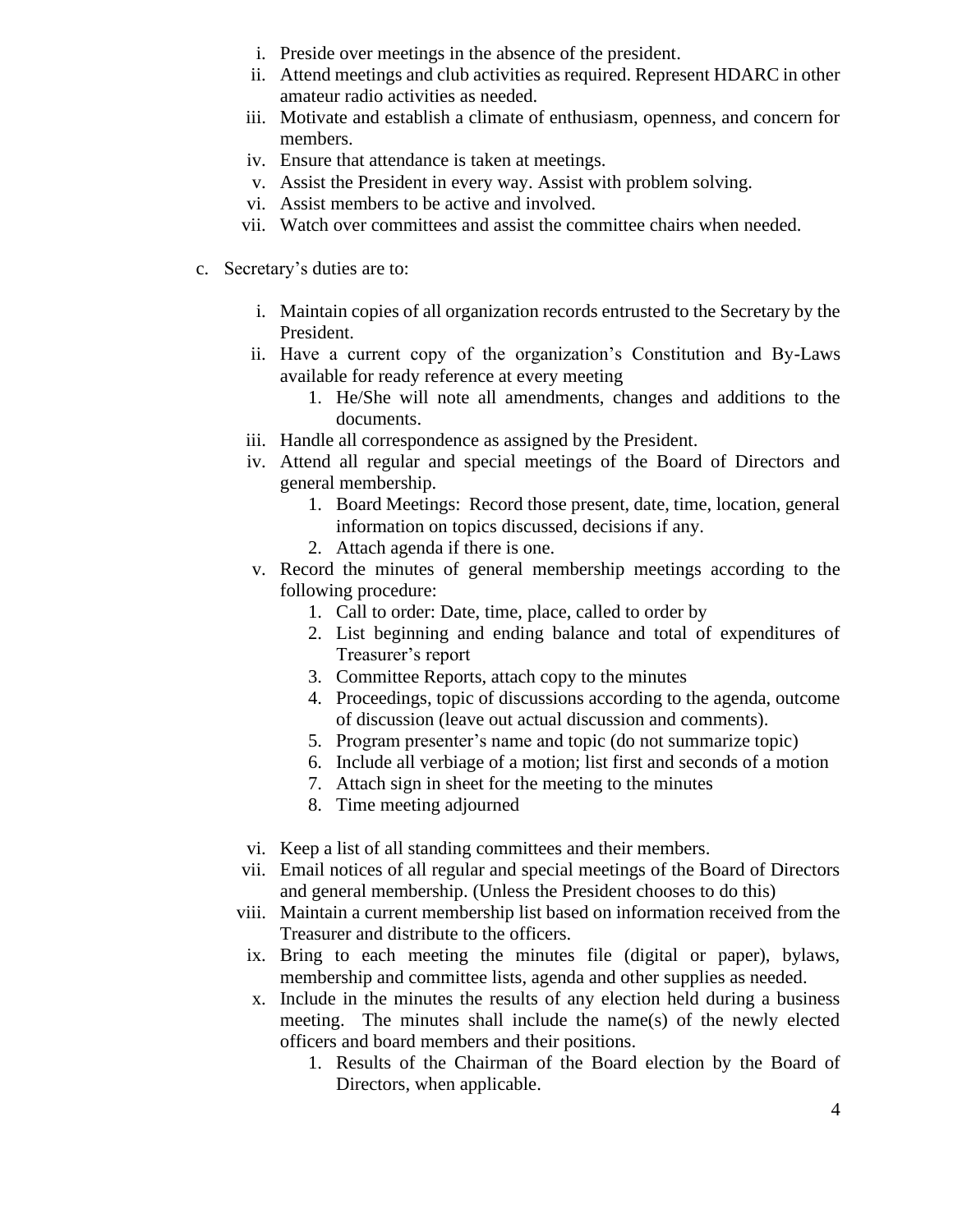- 2. Keep track of who was elected and the date so elections for a seat can be held timely.
- xi. The minutes will be closed out at the end of each year and a new file started for the New Year.
- d. Treasurer duties are to:
	- i. Maintain and keep documentation of all funds, securities and assets of the organization.
	- ii. Be responsible for keeping full and accurate accounts of all receipts and disbursements, and to make a report of such at regularly scheduled meetings.
	- iii. Pay only those expenses that have been approved by the club membership.
	- iv. All disbursements will be made by check co-signed by the President or Vice-President and the Treasurer.
	- v. Receive dues, write receipts for those dues or fees paid, and notify the secretary so that he/she can keep the membership roster up to date.
	- vi. Prepare a quarterly itemized financial report to be distributed to the Board of Directors and the general membership.
	- vii. Upon death, resignation or other occurrence requiring a replacement, an interim Treasurer will be appointed until a new Treasurer can be elected at the next regular meeting.
	- viii. It shall be the duty of the Treasurer to keep all financial records within General Accepted Accounting Principles in good order for submission to the state and federal agencies as needed, including those needed to maintain tax-exempt and non-profit status. The Treasurer will maintain possession of all documents, computer processes, forms, and procedures necessary to file all reports and perform all of the duties associated with this position. Payment can be made only with receipts and proper approval as defined by member approved Standard Operating Guidelines. All dues or moneys received will be receipted.
- 4. Board of Directors functions are:
	- a. The Chairman of the Board (COB) will be chosen by the Board members each year after the election of new Board members. This must take place at the February meeting and be reported to the membership at that meeting.
	- b. The Chairman of the Board will be responsible for informing the membership of all Board Meetings at least 3 days in advance of the meeting. The Board will hold meetings throughout the year as needed and will be called for and led by the COB. The BOD will set its own procedures for voting, recording, and reporting the results of any vote taken by the BOD for questions not related to BOD function.
	- c. Have oversight and power to ensure the constitution, By-Laws, state and federal laws are followed by officers and members. This can include public reprimand, recall from office, and anything else deemed appropriate to ensure that compliance is maintained.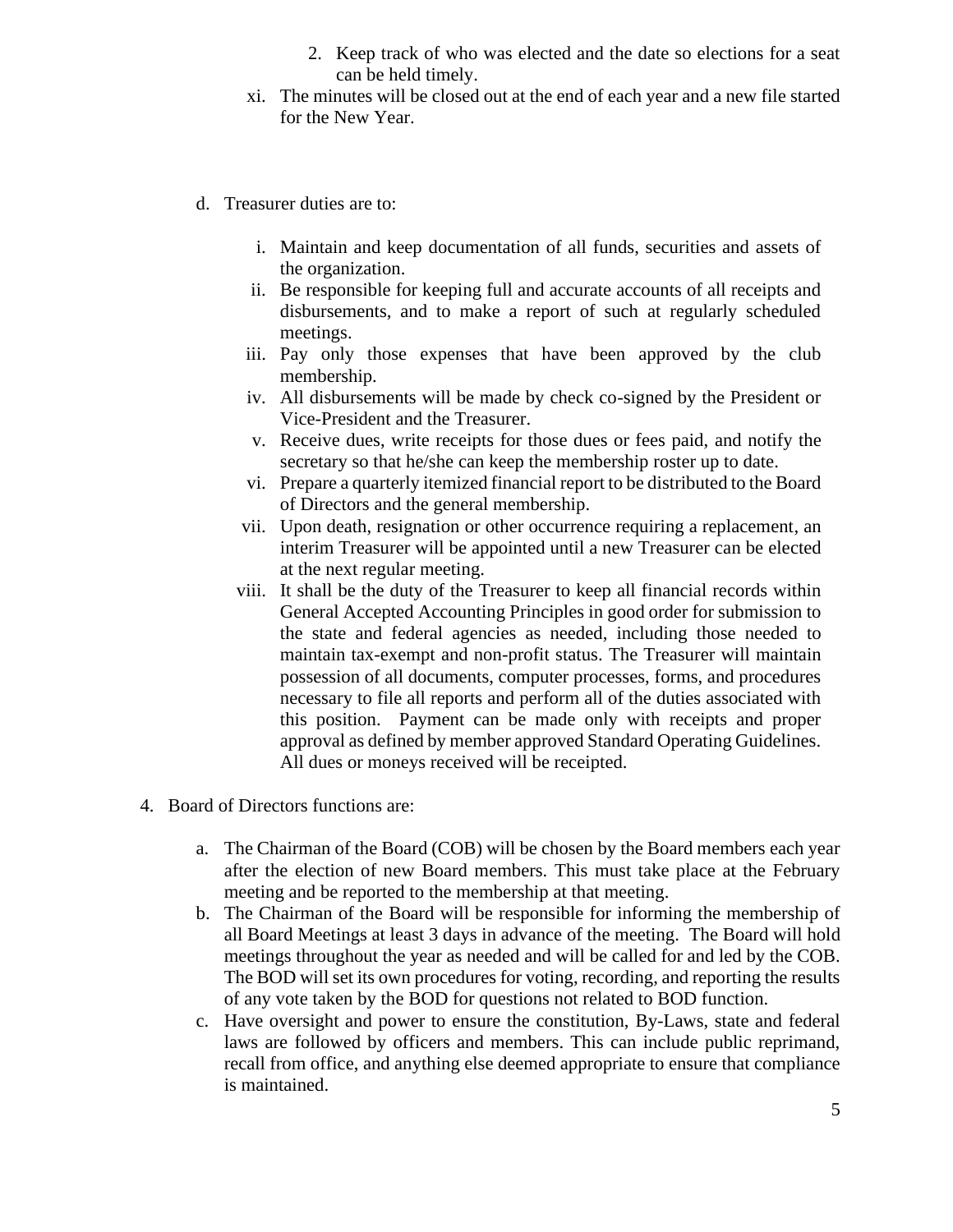- d. Will review and approve of financial audit. Will have the power to reverse or stop financial payments not approved by the membership.
- e. Will hold the power to ensure the officers maintain the primary focus of High Desert Amateur Radio Club as listed in the preamble.
- f. Have power to call for membership vote for removal of an officer for misconduct or for not performing his/her duty. Will conduct a preliminary investigation to ensure that there are legitimate reasons for calling for a new election.
- g. Will work cooperatively to enhance membership involvement in Amateur Activities.
- h. Have the power to correct typographical errors that do not change the meaning of the constitution and By-Laws with notification to the membership.
- i. Any Officer may be removed from office if five (5) members notify the Board of Directors, in writing. The Board will call a special meeting, giving at least 72 hours' notice to all members of the meeting and a reading of the motion at that meeting. A vote will be taken, in person or electronically, with the Secretary and one board member assuring the vote is by current members, and the Secretary and that board member shall count the ballots and report the count to the Board of Directors. A two-thirds  $(2/3)$  majority of the voting membership of the club will be required to remove any officer.
- 5. Meetings. Regular meetings shall be held as specified by the membership. Special meetings may be called by the President upon the written request of any 5 club members. Notices shall be sent to members concerning special meetings and the business to be transacted. Only such business as designated shall be transacted. Such notices shall be sent so that they arrive not less than 24 hours before the meeting. All meetings will be open.
- 6. Voting Procedure: Voting may be conducted by email, regular mail or in person at a meeting. Time Limit for voting will be set by the Board. Officers and Board of Directors members shall be elected by the membership at regular meetings or as situations may require. Only Amateur Radio Licensed members whose dues are current are allowed to vote or hold office.
- 7. Dues. Memberships will be for 12 months from the original join date and dues will be due the first of that month and delinquent at the end of the following month annually. Regular yearly dues will be assessed in accordance with the provisions of Article VII of the Constitution for providing funds for expenses.
	- a. Amateur Radio Club members who are 80 years or older and widows/widowers of HDARC Silent Keys are exempt from paying dues.
	- b. If dues remain unpaid for one calendar year following their renewal date, the Amateur Licensed member, associate member, family member, or Auxiliary member will be dropped from the rolls.
	- c. Associate members, Licensed Family members, and Auxiliary members will be charged a reduced fee determined by the Officers and Board of Directors.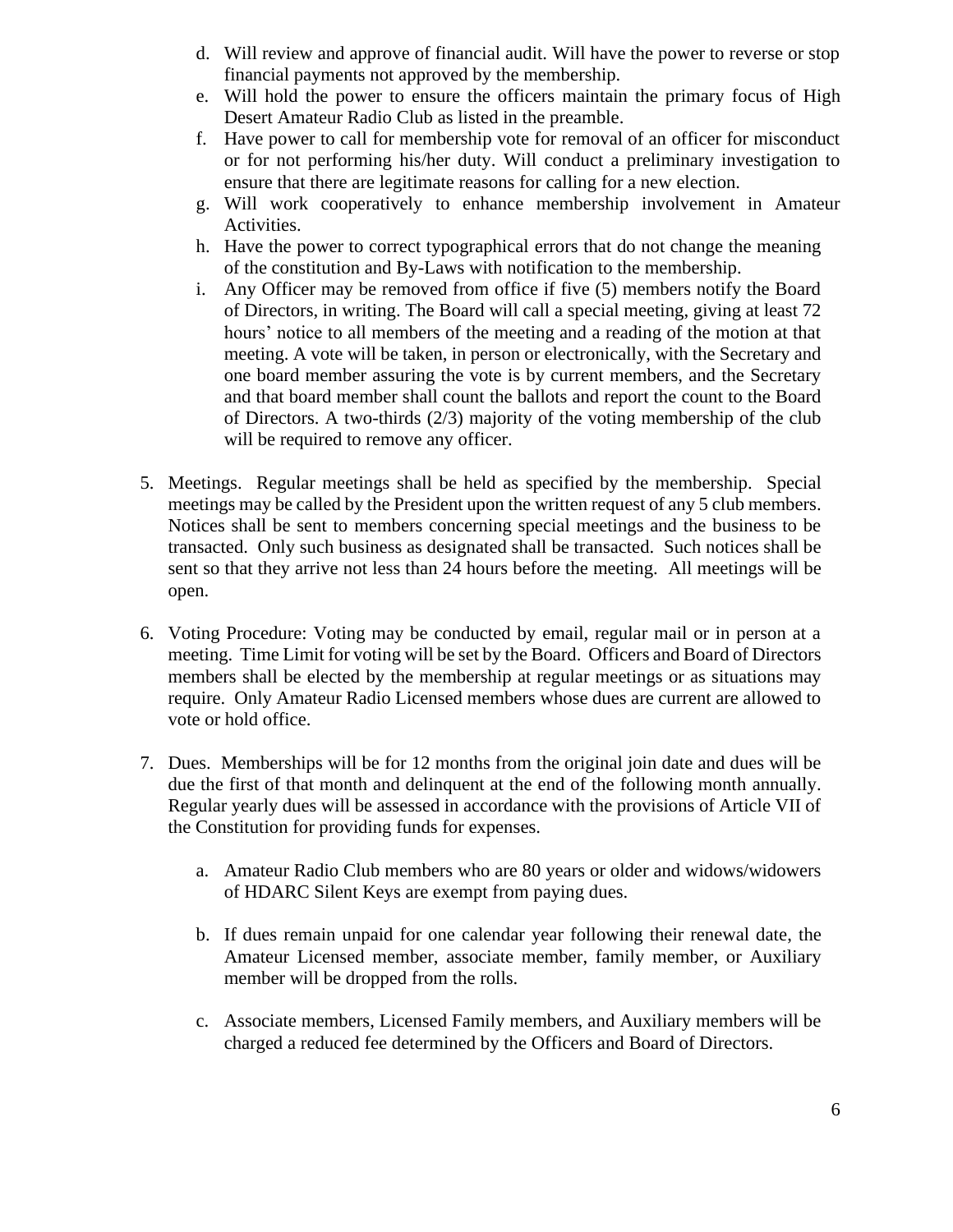- 8. Club Call Sign: The sponsor for the club license grant shall be assigned in accordance with Code of Federal Regulations (CFR) Part 97.5.b (2) and be governed by Part 97.103 in operation of license grant when it is used for club functions and activities. Assignment of additional control operators shall also comply with this provision of Part 95.
- 9. Club Repeater Operation. The trustee shall register the club repeater with the state frequency coordinator. The trustee shall comply with the control operator requirements as outlined in CFR Part 97 and ensure that the repeater operates in accordance with the applicable regulations for repeater operation as listed in CFR parts 97-205 and 97-109.
- 10. Changes in By-Laws and Constitution. All members will be notified by mail or email of the changes in the By-Laws and/or Constitution being considered. The changes to the By-Laws and/or Constitution will be presented to the membership at least 21 days prior to the voting deadline. Voting will be by e-mail or in person or by proxy at the club meeting. A simple majority of the votes cast will accept or reject the proposed changes.
- 11. An audit is a procedure to assure that the treasurer's accounts of receipts and disbursements are in order. An audit is for the treasurer's protection and is the only means of assuring everyone that the accounts are accurate, and relieves the treasurer of responsibility except in the case of fraud. The Audit Committee will be chosen by the Board of Directors from the membership and will have at least three members. The Audit will be started after January 1 and be completed by January 31.
	- a. Audit Steps:
		- i. Check cash receipts against deposit slips and amounts shown on bank statements and make sure all money received has been accounted for.
		- ii. Verify that a receipt was issued for all monies received.
		- iii. Check disbursements in the records against bank statements and attached cancelled checks.
		- iv. Verify that supporting receipts are attached for all disbursements.
		- v. Verify that checks have been properly signed and countersigned.
		- vi. Verify that monthly record totals are in balance with the bank statements.
		- vii. Confirm that all expenditures were authorized. The President has the authority to determine what expenditures are authorized and directly benefit HDARC.
		- viii. Verify that inventory list is current and accurate.
		- ix. Request from the treasurer those reports that would assist the audit committee in completing the audit.
- 12. Elections. A one-time only change is hereby made to expire all officers' terms at the club meeting in February 2016. This change is implemented to eliminate the staggered terms of the officers and to simplify the election and succession procedure. Those officers whose terms are expired by this provision will not have their service in 2015 count toward their 2-term limit but it will count toward their 1-year service requirement implemented below. Beginning in February 2016, all officers shall be elected at the same time to eliminate the staggered terms and the difficulty caused by successions. Elections only need to be held in even-numbered years for the Officers. There is no requirement for a 30-day notice to